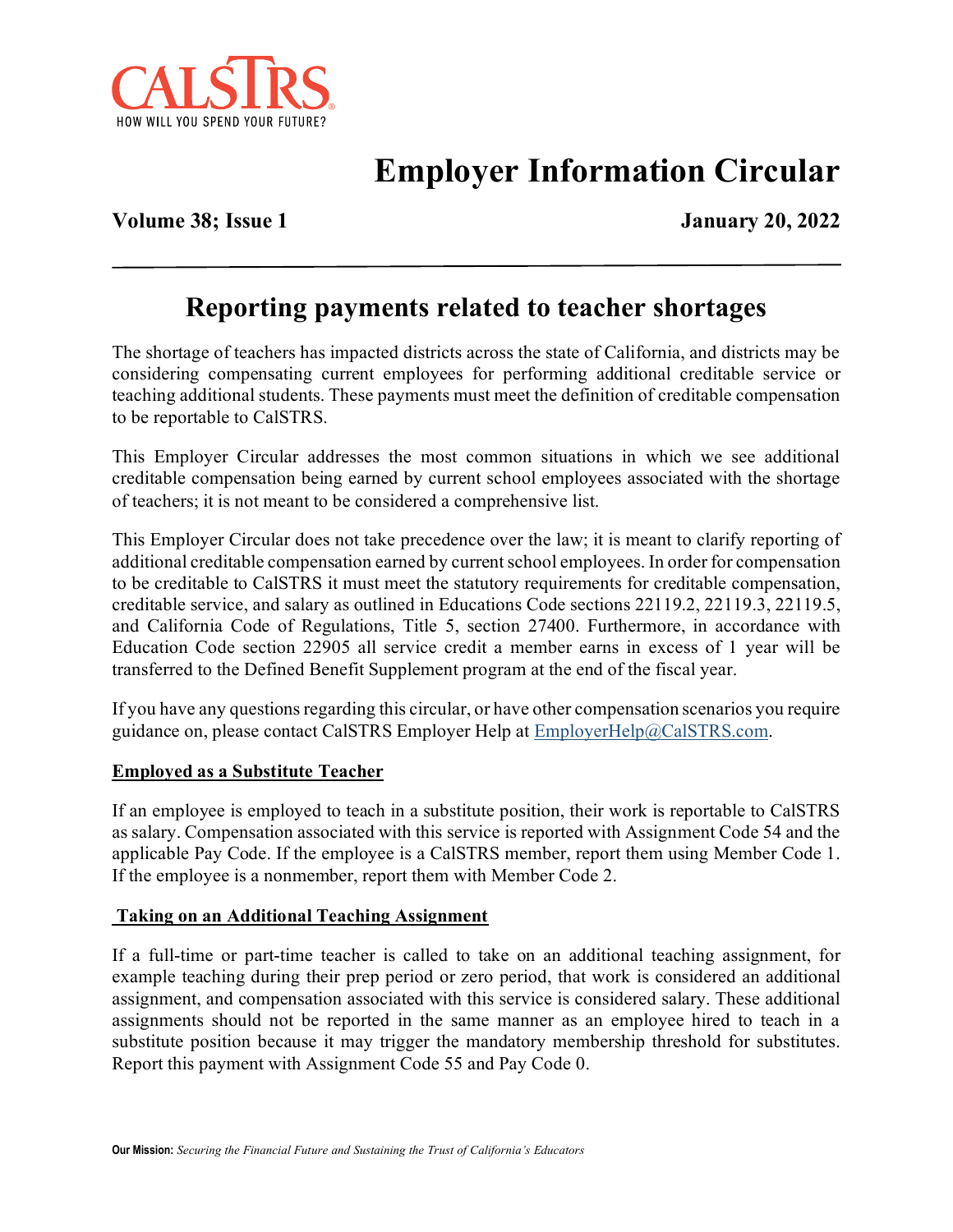## **Excess Students – Time-Based Measure**

If a publicly available written contractual agreement includes a class size maximum and compensation paid for students enrolled in excess of that maximum is associated with a time-based measure—meaning full time is defined through days or hours—the compensation is considered special pay, or remuneration in addition to salary, provided it meets all of the requirements under California Code of Regulations, Title 5, section 27401. We most commonly see this with preK-12 school districts and charter schools.

If the payment is considered ongoing and paid each pay period the creditable service is performed, it is reportable for both benefit structures. For CalSTRS 2% at 60 members, report this compensation with Assignment Code 57, Pay Code 0 and Contribution Code 6. For CalSTRS 2% at 62 members, report this compensation with Assignment Code 72, Pay Code 0 and Contribution Code 6.

If the payment is ongoing, but not paid every pay period the creditable service is performed, it is only reportable for CalSTRS 2% at 60 members and should be reported with Assignment Code 57, Pay Code 0 and Contribution Code 6.

If the payment is limited term—meaning that it has a specified end date, is paid a specified number of times or is otherwise not scheduled to continue—it is only reportable for CalSTRS 2% at 60 members directly to their Defined Benefit Supplement account. Report this compensation with Assignment Code 71, Pay Code 0 and Contribution Code 6.

#### **Excess Students – Non-Time-Based Measure**

If a publicly available written contractual agreement includes a class size maximum and compensation paid for students enrolled in excess of that maximum is associated with a non-timebased measure—meaning full time is based on load credits or a similar measure—the compensation is reportable as additional service. We most commonly see this with community college districts and independent study programs.

For community college districts, report this compensation with Assignment Code 58, Pay Code 0. For all other employer types, report this compensation with Assignment Code 55, Pay Code 0.

#### **Class Coverage**

If a teacher is compensated for covering a class, or a portion of a class, in addition to their standard classroom instruction and the compensation is not associated with the contractual maximum, the compensation is reportable as additional service. Report this payment with Assignment 55, Pay Code 0.